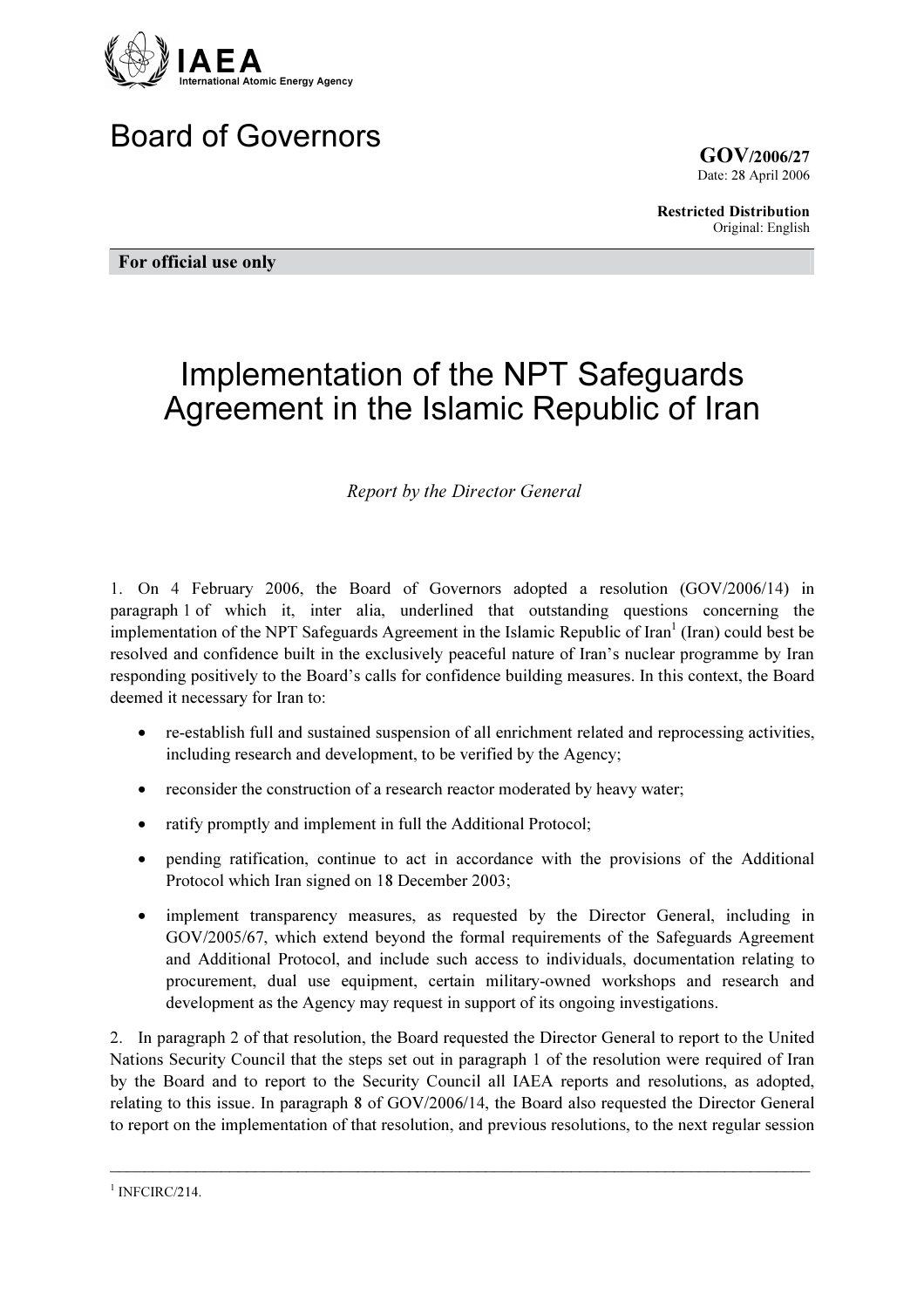of the Board, for its consideration, and immediately thereafter to convey, together with any resolution from the March Board, that report to the Security Council.

3. Following receipt by the Security Council of the Director General's report (GOV/2006/15), the President of the Security Council made a statement on behalf of the Council (reproduced in GOV/INF/2006/7) in which the Council, inter alia, called upon Iran to take the steps required by the Board of Governors, notably in the first operative paragraph of its resolution GOV/2006/14, which are essential to build confidence in the exclusively peaceful purpose of its nuclear programme and to resolve outstanding questions, and underlined, in this regard, the particular importance of reestablishing full and sustained suspension of all enrichment related and reprocessing activities, including research and development, to be verified by the Agency. The Security Council requested in 30 days a report from the Director General on the process of Iranian compliance with the steps required by the Board of Governors, to the Board and in parallel to the Security Council for its consideration.

4. This report is being submitted to the Board and in parallel to the Security Council. It provides an update on the developments that have taken place since March 2006 in the implementation of Iran's Safeguards Agreement, on the Agency's verification of Iran's implementation of the confidence building measures requested by the Board of Governors, and on the Agency's overall assessment in connection with the implementation of Iran's Safeguards Agreement.

## A. Developments since March 2006

5. On 13 April 2006, at the invitation of Iran, the Director General and an Agency team met in Tehran with the President of the Atomic Energy Organization of Iran (AEOI), the Secretary of the Supreme National Security Council of Iran and other Iranian officials to discuss issues relevant to the verification of the correctness and completeness of Iran's declarations. The Director General urged Iran to accelerate substantially its cooperation with the Agency on the outstanding verification issues, and underlined the importance of Iran's implementation of the confidence building measures requested by the Board of Governors.

6. On 27 April 2006, the Director General received from Iran a letter of the same date in which it stated, inter alia, the following:

- "1 Islamic Republic of Iran has fully cooperated with the Agency during the past three years in accordance with the NPT Comprehensive Safeguards, the Additional Protocol and even beyond the Additional Protocol which was voluntarily implemented as if it was ratified.
- "2 Islamic Republic of Iran has granted the full and unrestricted access to nuclear facilities during the past three years in the course of around 2000 man-day inspections.
- "3 All nuclear facilities and activities have been under the Agency's Safeguards.
- "4 Nuclear materials have been declared to the Agency and have been accounted for.
- "5 Islamic Republic of Iran is fully committed to its obligations under the NPT and the comprehensive Safeguards Agreement (INFCIRC/153).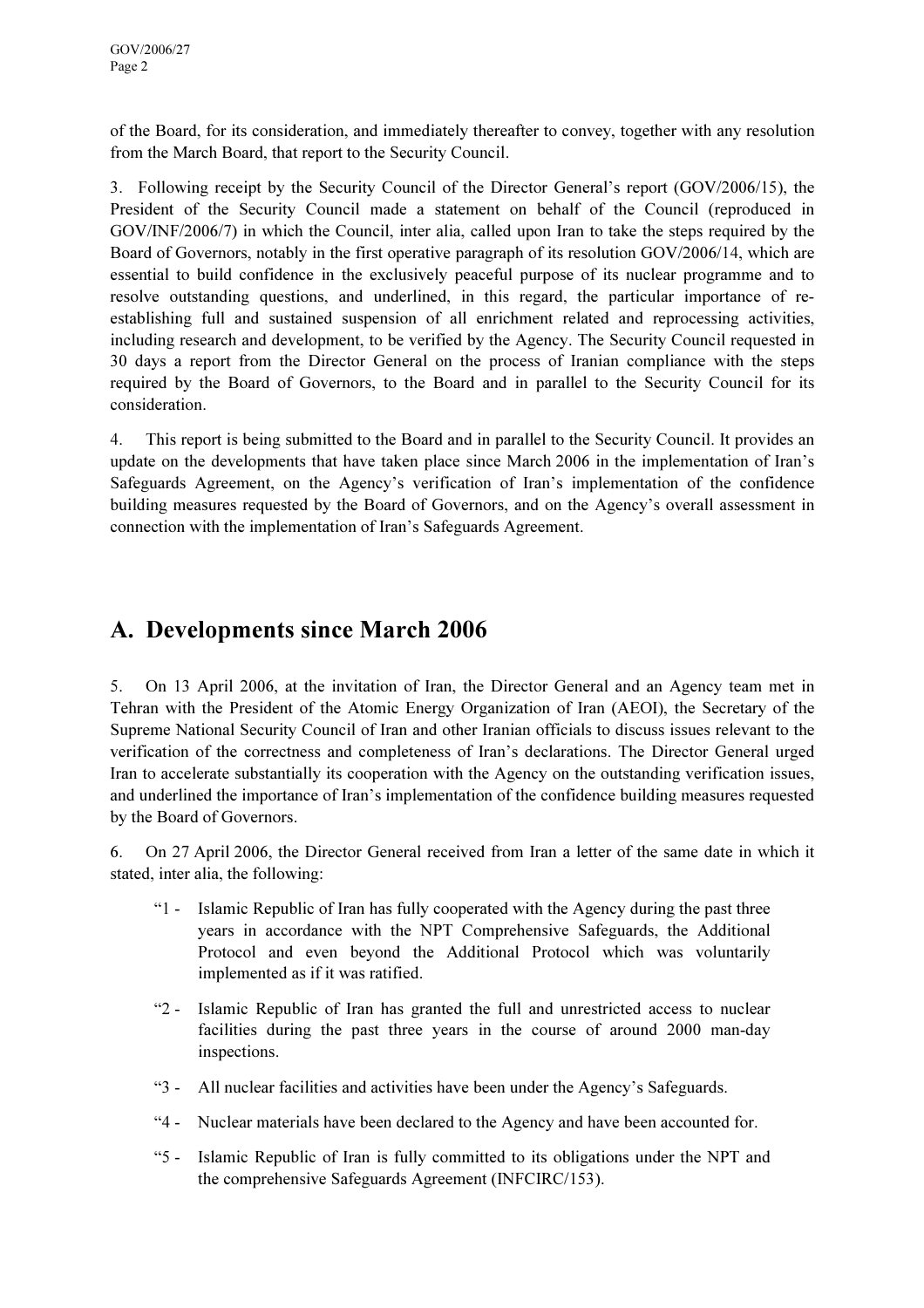"6 - Islamic Republic of Iran is fully prepared to continue granting the Agency's inspection in accordance with the Comprehensive Safeguards provided that the Iran's nuclear dossier will remain, in full, in the framework of the IAEA and under its safeguards, the Islamic Republic of Iran is prepared to resolve the remaining outstanding issues reflected in [the Director General's] report GOV/2006/15 of 27 February 2006, in accordance with the international laws and norms. In this regard, Iran will provide a time table within next three weeks."

#### A.1. Enrichment Programme

7. As noted in the Director General's report of 27 February 2006 (GOV/2006/15), the Agency has repeatedly requested Iran to provide additional information on certain issues related to its enrichment programme. Iran declined to discuss these matters at the 12–14 February 2006 meeting in Tehran referred to in paragraph 6 of GOV/2006/15 on the grounds that, in its view, they were not within the scope of the Safeguards Agreement. Iran reasserted this position in a meeting which took place with Agency inspectors in Tehran on 8 April 2006. The Agency reiterated that it was essential to resolve these questions so that the Agency can verify the correctness and completeness of Iran's declarations, particularly in light of the two decades of concealed activities. The current status of these outstanding issues is as follows.

#### A.1.1. Contamination

8. Although the results of the Agency's analyses to date tend, on balance, to support Iran's statement regarding the foreign origin of most of the high enriched uranium (HEU) contamination which was found at locations where Iran has declared that centrifuge components had been manufactured, used and/or stored, the Agency is continuing to investigate the source(s) of low enriched uranium particles, and some HEU particles, found at those locations.<sup>2</sup>

9. Since it will be difficult to establish a definitive conclusion with respect to the origin of all of the contamination, it is essential for the Agency to make progress in ascertaining the scope and chronology of Iran's centrifuge enrichment programme. The implementation of the Additional Protocol and Iran's full cooperation in this regard are essential for the Agency be able to provide the required assurance concerning the absence of undeclared nuclear material and activities in Iran.

#### A.1.2. Acquisition of P-1 centrifuge technology

10. As noted in previous reports, the Agency was shown by Iran in January 2005 a copy of a handwritten one-page document reflecting an offer said to have been made to Iran in 1987 by a foreign intermediary.<sup>3</sup> In order to be able to ascertain its nature and origin, a copy of the document is needed by the Agency. However, Iran continues to decline the Agency's request for a copy of the document.

11. As previously reported, according to Iran, there were no contacts by Iran with the network between 1987 and mid-1993, when discussions leading to the later offer in the mid-1990s are said to

 $^{2}$  GOV/2006/15, paras 7-10.

<sup>&</sup>lt;sup>3</sup> Most recently in GOV/2006/15, para. 11. The document related to the possible supply of: a disassembled centrifuge; drawings, specifications and calculations for a "complete plant"; and materials for 2000 centrifuge machines. The document also made reference, inter alia, to uranium re-conversion and casting capabilities. Iran has repeatedly stated that that document was the only remaining documentary evidence relevant to the scope and content of the 1987 offer, attributing this to the secret nature of the programme and the management style of the AEOI at that time. Iran has stated that no other written evidence exists, such as meeting minutes, administrative documents, reports, personal notebooks or the like, to substantiate its statements concerning that offer.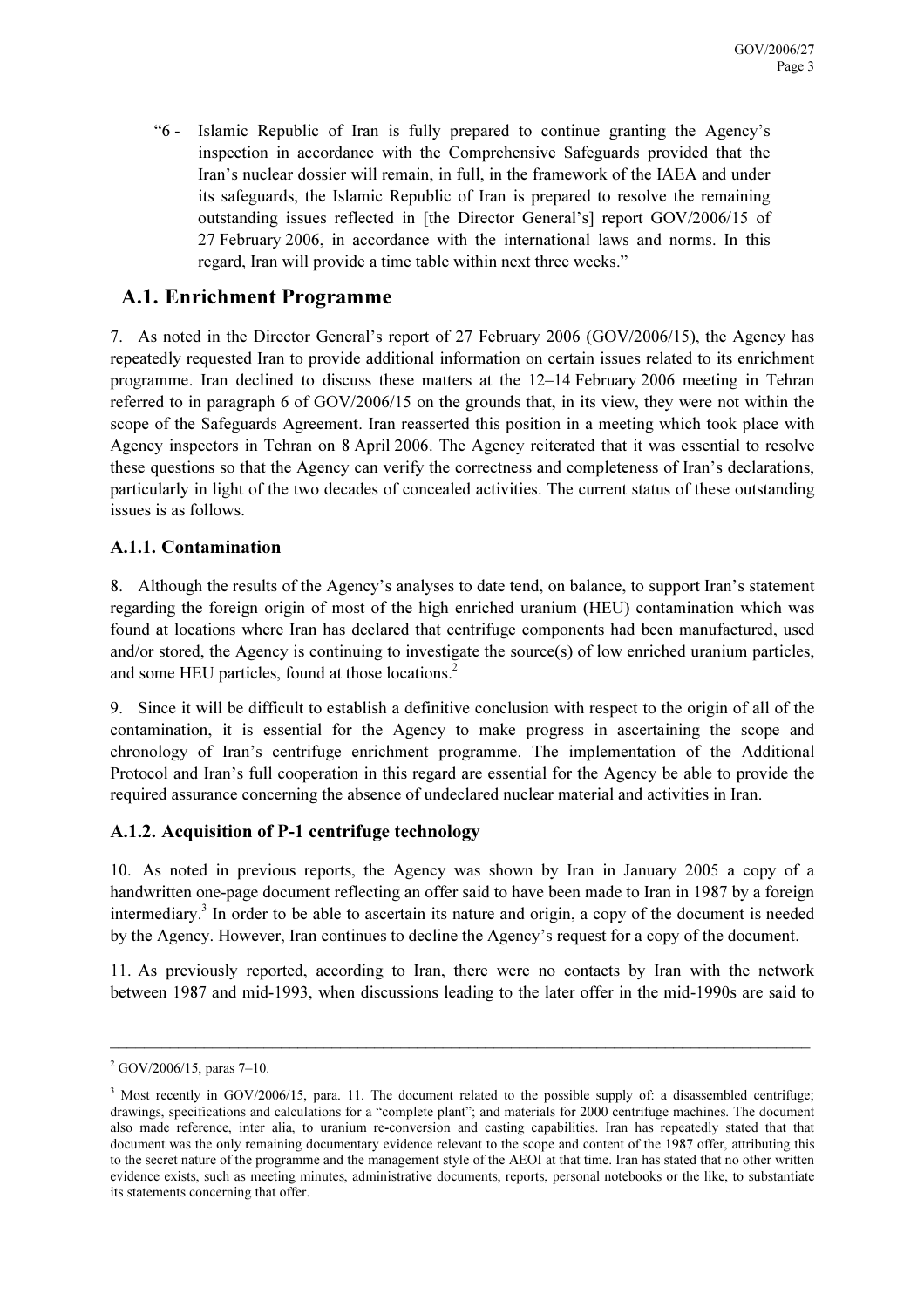have been initiated.<sup>4</sup> Statements made by Iran and key members of the network about the events leading to the mid-1990s offer are still at variance with each other. Iran has yet to provide further clarification in this regard. Iran has also said that it is unable to provide any documentation or other information about the meetings that led to its acquisition of 500 sets of P-1 centrifuge components in the mid-1990s. The Agency is still awaiting clarification of the dates and contents of the shipments containing those components.

#### A.1.3. Acquisition of P-2 centrifuge technology

12. As reflected in the Director General's previous report, Iran still maintains that, after having received the drawings for P-2 components in 1995, it carried out no work on P-2 centrifuges until 2002, and that at no time during the intervening period did it ever discuss with the intermediaries the P-2 centrifuge design or the possible supply of P-2 centrifuge components.<sup>5</sup> Iran also continues to maintain that there were no deliveries of any centrifuge components after 1995.

13. In connection with the research and development (R&D) work on a modified P-2 design, said by Iran to have been carried out by a contracting company between early 2002 and July 2003, Iran has confirmed that the contractor had made enquiries about, and purchased, magnets suitable for the P-2 centrifuge design. In February 2006, Iran provided some additional clarification about the types of P-2 magnets that it had received, but maintained that only a limited number of magnets had been delivered. The Agency is still investigating this matter.

14. In mid-April 2006, there were several reports in the press about statements by high level Iranian officials concerning R&D and testing of P-2 centrifuges by Iran. The Agency has asked Iran to clarify these statements.

#### A.2. Uranium Metal

15. The references to uranium re-conversion and casting capabilities in the one-page document mentioned in paragraph 10 above have taken on greater significance in light of the existence of the 15-page document shown to the Agency by Iran describing the procedures for the reduction of  $UF_6$  to uranium metal in small quantities, and for the casting of enriched and depleted uranium metal into hemispheres.<sup>6</sup>

16. As previously reported, although there is no indication about the actual use of the latter document or when it was received, its existence in Iran is a matter of concern. The Agency is aware that the intermediaries had this document, as well as other similar documents, which it has seen in other Member States. Therefore, it is essential that the Agency be able to understand the full scope of the offer made by the network in 1987 and to confirm what was obtained by Iran in connection with that offer, and when. To do so, it is necessary for the Agency to have a copy of the 15-page document, so that it can follow up further on these issues. However, Iran has continued to decline the Agency's request for a copy.

 $\_$ 

<sup>4</sup> GOV/2006/15, para. 15.

<sup>5</sup> GOV/2006/15, para. 18.

 $6$  GOV/2006/15, paras 20–22. According to Iran, the document was provided on the initiative of the intermediaries, and not at the request of the AEOI. The document is currently under Agency seal.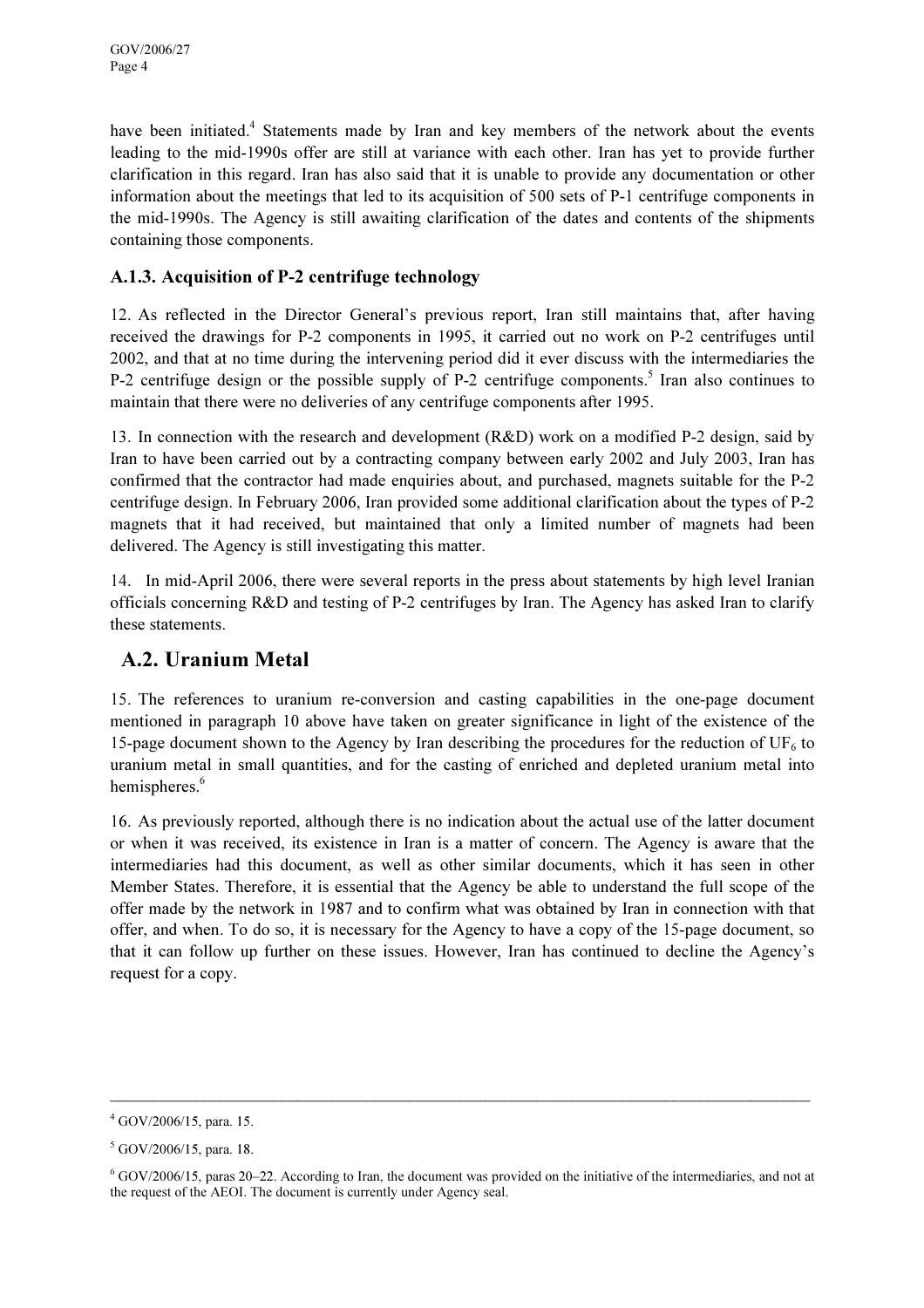#### A.3. Plutonium Experiments

17. As indicated earlier, the Agency has been following up with Iran information provided by Iran concerning experiments involving the separation of small (milligram) quantities of plutonium.<sup>7</sup> After having received Iran's further clarifications on 15 February 2006, and the results of additional sample analyses which confirmed the Agency's earlier findings, the Agency provided Iran on 30 March 2006 with an updated summary of its overall analysis of this issue. On 10 April 2006, the Agency met with Iranian officials to seek further explanations concerning the inconsistencies identified in that analysis. Following that meeting, in a letter dated 17 April 2006, Iran reaffirmed its previous explanations of the inconsistencies. In the light of the Agency's findings, the Agency cannot exclude the possibility notwithstanding the explanations provided by Iran — that the plutonium analysed by the Agency was derived from source(s) other than the ones declared by Iran.

#### A.4. Heavy Water Research Reactor

18. On 22 April 2006, the Agency visited the Iran Nuclear Research Reactor (IR-40) at Arak to carry out design information verification and confirmed that the civil engineering work was still ongoing.

#### A.5. Other Implementation Issues

19. There are no new developments to report with respect to Iran's uranium mining activities.<sup>8</sup>

20. There are also no new developments to report with respect to Iran's experiments involving polonium.<sup>9</sup>

21. On 9–11 April 2006, the Agency discussed with Iran the routine safeguards measures to be implemented at the Uranium Conversion Facility (UCF) at Esfahan and the Pilot Fuel Enrichment Plant (PFEP) at Natanz. When fully implemented, the measures proposed by the Agency should allow it to meet all of the safeguards objectives for these facilities. Although agreement was reached on most of the measures, Iran still has reservations about the remote transmission of encrypted safeguards data to Agency Headquarters in Vienna.

22. On 11 April 2006, the Agency visited the Fuel Enrichment Plant (FEP) at Natanz, and observed that civil construction was ongoing.

### A.6. Voluntary Implementation of the Additional Protocol

23. Since 5 February 2006, Iran has not been implementing the provisions of its Additional Protocol.

### A.7. Transparency Visits and Discussions

24. Since 2004, the Agency has repeatedly requested additional information and clarifications related to efforts made by the Physics Research Centre (PHRC), which had been established at Lavisan-Shian, to acquire dual use materials and equipment that could also be used in uranium enrichment and

<sup>7</sup> GOV/2006/15, paras 23–26.

<sup>8</sup> GOV/2005/67, paras 26–31.

<sup>9</sup> GOV/2005/67, para. 34; GOV/2004/83, para. 84.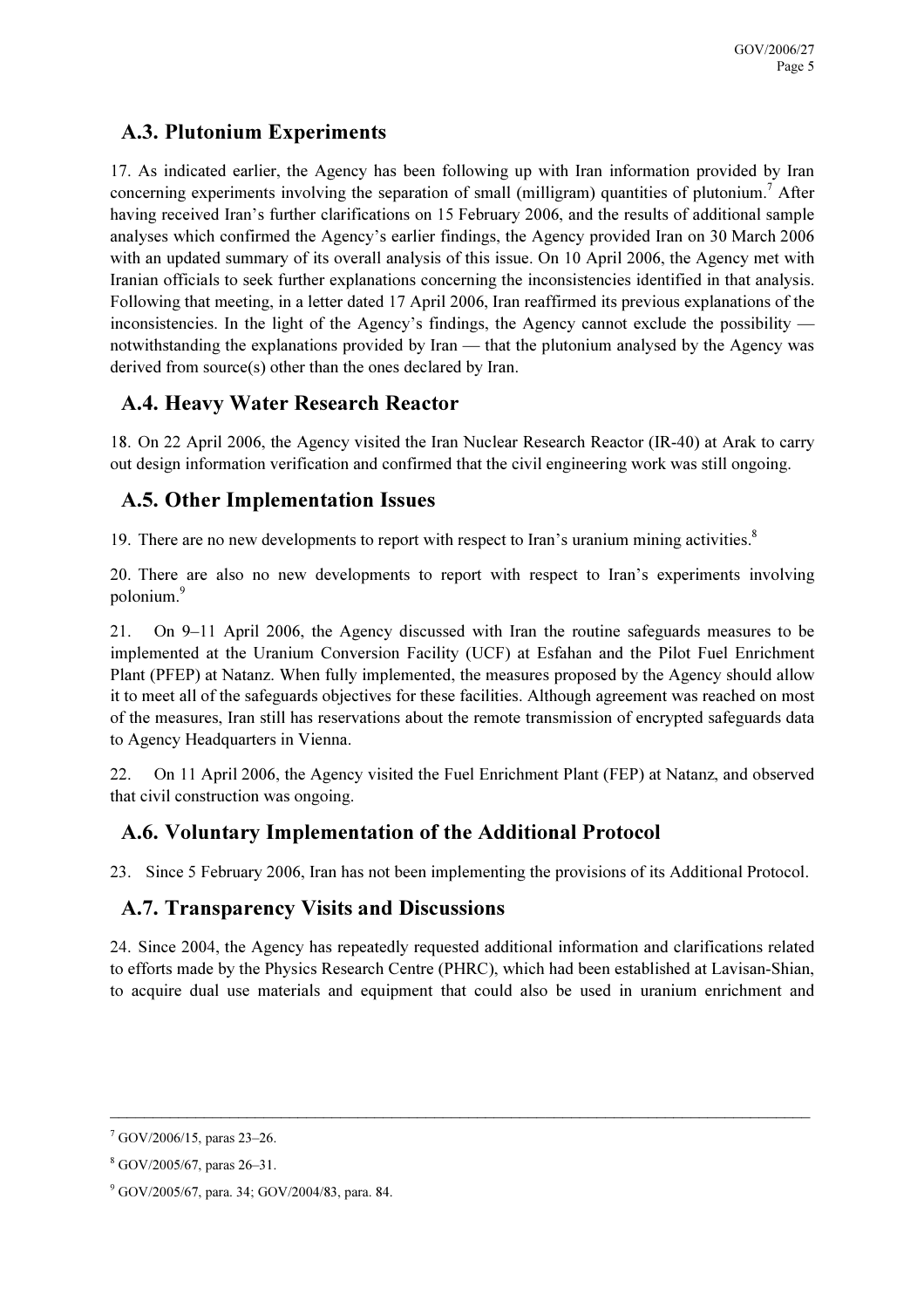conversion activities.<sup>10</sup> The Agency also requested interviews with the individuals involved in the acquisition of those items, including two former Heads of the PHRC.

25. As previously reported, the Agency met in February 2006 with one of the former Heads of the PHRC, who had been a university professor at a technical university while he was Head of the PHRC.<sup>11</sup> The Agency took environmental samples from some of the equipment said to have been procured for use by the university, the results of which are currently being assessed and discussed with Iran. Although Iran agreed to provide further clarifications in relation to efforts to procure balancing machines, mass spectrometers, magnets and fluorine handling equipment, the Agency has yet to receive such clarifications. Further access to the procured equipment is necessary for environmental sampling. Iran has continued to decline requests by the Agency to interview the other former Head of the PHRC.

26. In January 2006, Iran provided some clarification of its efforts in 2000 to procure some other dual use material (high strength aluminium, special steels, titanium and special oils). Iran agreed to provide additional information on these efforts, some of which the Agency has since received from Iran. Iran also presented information on its acquisition of corrosion resistant steel, valves and filters for UCF. In January 2006, environmental samples were taken from these latter items, the results of which are still pending.

27. As previously reported, the Deputy Director General for the Department of Safeguards met with Iranian authorities in February 2006 to discuss alleged studies related to the so-called Green Salt Project, to high explosives testing and to the design of a missile re-entry vehicle, all of which could have a military nuclear dimension and which appear to have administrative interconnections.<sup>12</sup>

28. As indicated in GOV/2006/15, Iran stated that the allegations with regard to the Green Salt Project "are based on false and fabricated documents so they were baseless," and that neither such a project nor such studies exist or had existed. Iran stated that all national efforts had been devoted to the UCF project, and that it would not make sense to develop indigenous capabilities to produce  $UF_4$  when such technology had already been acquired from abroad. However, according to information provided earlier by Iran, the company alleged to have been associated with the Green Salt Project had been involved in procurement for UCF and in the design and construction of the Gchine uranium ore processing plant.

29. The Agency is assessing the information provided by Iran during these discussions concerning the Green Salt Project, as well as other information available to it. However, Iran has yet to address the other topics of high explosives testing and the design of a missile re-entry vehicle.

 $\_$ 

 $10$  According to Iran, the PHRC was established at Lavisan-Shian in 1989, inter alia, to "support and provide scientific advice and services to the Ministry of Defence" (GOV/2004/60, para. 43).

<sup>&</sup>lt;sup>11</sup> Iran informed the Agency that the PHRC had attempted to acquire the electric drive equipment, the power supply equipment and the laser equipment, and had successfully purchased vacuum equipment for R&D in various departments of the university. The professor explained that his expertise and connections, as well as resources available at his office in the PHRC, had been used for the procurement of equipment for the technical university.

<sup>12</sup> GOV/2006/15, paras 38 and 39.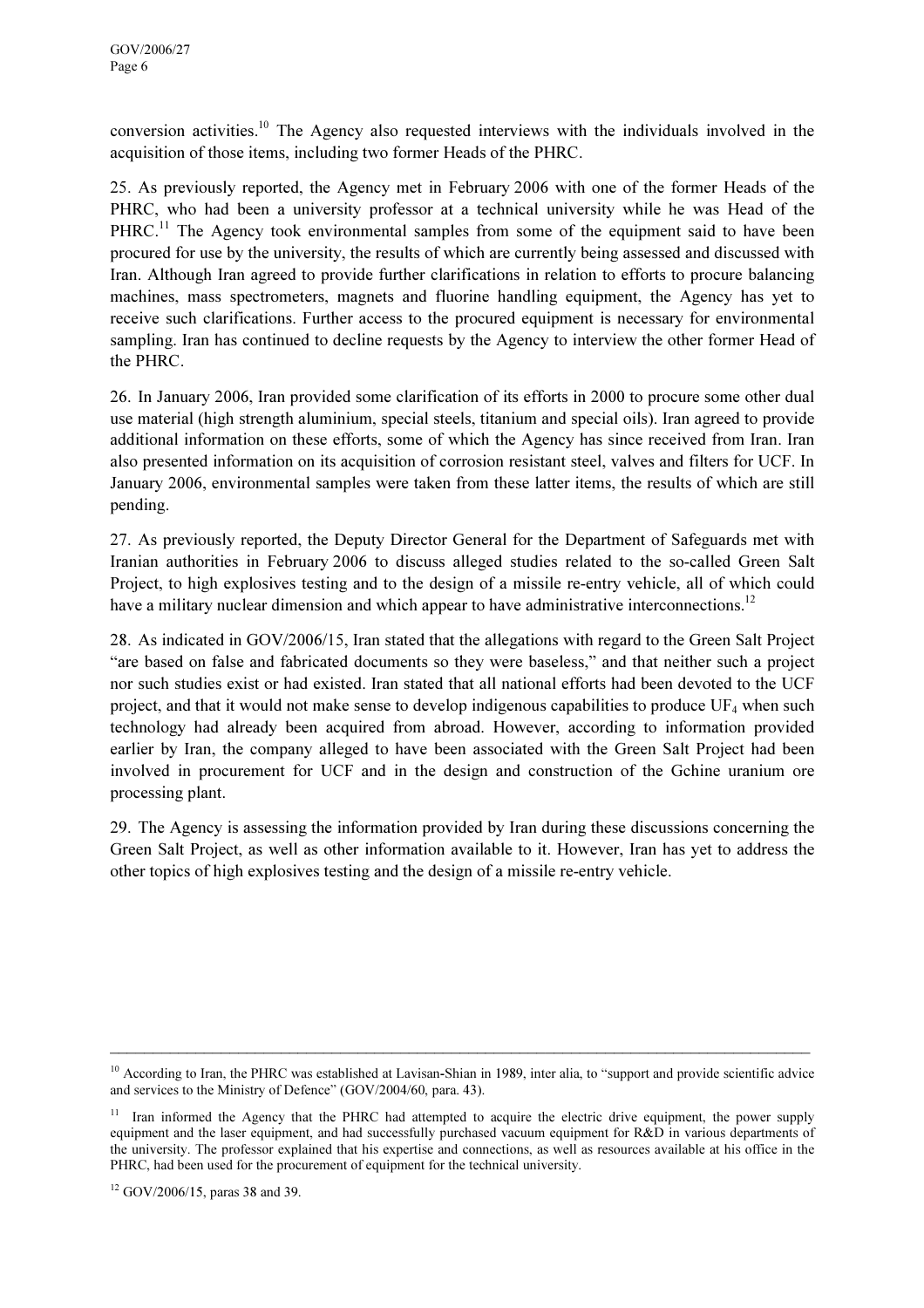#### A.8. Suspension

30. In a letter dated 3 January 2006, Iran informed the Agency that it had decided to resume, as from 9 January 2006, "those R&D on the peaceful nuclear energy programme which ha[d] been suspended as part of its expanded voluntary and non-legally binding suspension".<sup>13</sup>

31. In February 2006, Iran started enrichment tests at PFEP by feeding  $UF_6$  gas into a single P-1 machine, and later into 10-machine and 20-machine cascades. During March 2006, a 164-machine cascade was completed, and tests of the cascade using  $UF_6$  were begun. On 13 April 2006, Iran declared to the Agency that an enrichment level of 3.6% had been achieved. On 18 April 2006, the Agency took samples at PFEP, the results of which tend to confirm as of that date the enrichment level declared by Iran. On that day,  $UF_6$  gas was again being fed into the 164-machine cascade, and two additional 164-machine cascades were under construction. The enrichment process at PFEP, including the feed and withdrawal stations, is covered by Agency safeguards containment and surveillance measures.

32. The current uranium conversion campaign at UCF, which was initiated in November 2005, is still ongoing and is expected to be finished in April 2006. Since September 2005, approximately 110 tonnes of  $UF_6$  has been produced at UCF, all of which remains under Agency containment and surveillance.

## B. Current overall assessment $14$

33. All the nuclear material declared by Iran to the Agency is accounted for. Apart from the small quantities previously reported to the Board, the Agency has found no other undeclared nuclear material in Iran. However, gaps remain in the Agency's knowledge with respect to the scope and content of Iran's centrifuge programme. Because of this, and other gaps in the Agency's knowledge, including the role of the military in Iran's nuclear programme, the Agency is unable to make progress in its efforts to provide assurance about the absence of undeclared nuclear material and activities in Iran.

34. After more than three years of Agency efforts to seek clarity about all aspects of Iran's nuclear programme, the existing gaps in knowledge continue to be a matter of concern. Any progress in that regard requires full transparency and active cooperation by Iran — transparency that goes beyond the measures prescribed in the Safeguards Agreement and Additional Protocol — if the Agency is to be able to understand fully the twenty years of undeclared nuclear activities by Iran. Iran continues to facilitate the implementation of the Safeguards Agreement and had, until February 2006, acted on a voluntary basis as if the Additional Protocol were in force. Until February 2006, Iran had also agreed to some transparency measures requested by the Agency, including access to certain military sites. Additional transparency measures, including access to documentation, dual use equipment and relevant individuals, are, however, still needed for the Agency to be able to verify the scope and nature

 $\_$ 

<sup>13</sup> GOV/INF/2006/1.

<sup>&</sup>lt;sup>14</sup> A detailed overall assessment of Iran's nuclear programme and the Agency's efforts to verify Iran's declarations with respect to that programme was most recently provided to the Board of Governors by the Director General in February 2006. See GOV/2006/15, paras 46–54.